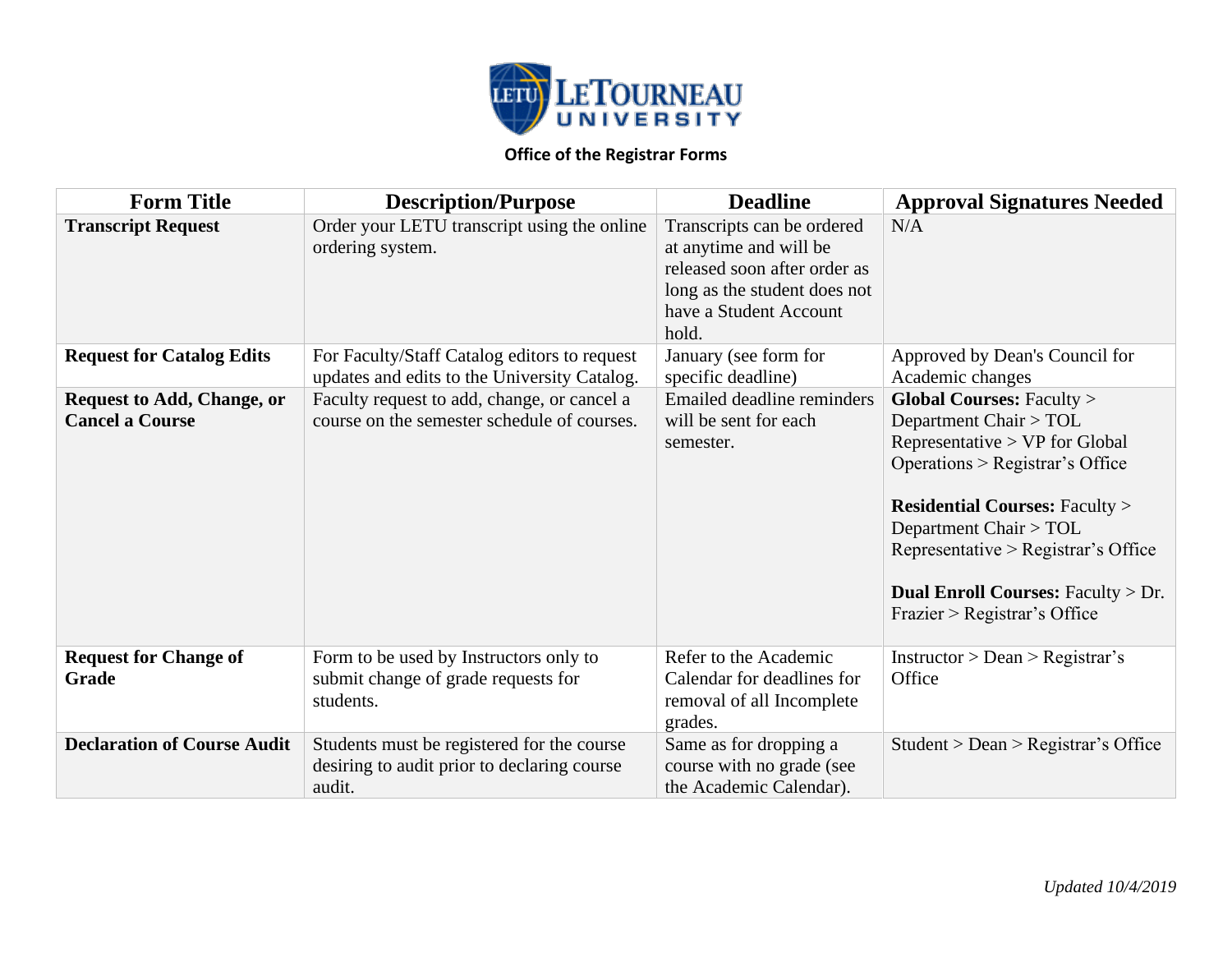

| <b>Form Title</b>                                                                            | <b>Description/Purpose</b>                                                                                                                                                     | <b>Deadline</b>                                                                                  | <b>Approval Signatures Needed</b>                                                                                                                                                                           |
|----------------------------------------------------------------------------------------------|--------------------------------------------------------------------------------------------------------------------------------------------------------------------------------|--------------------------------------------------------------------------------------------------|-------------------------------------------------------------------------------------------------------------------------------------------------------------------------------------------------------------|
| <b>ISBA/ISBS</b> Interdisciplinary<br><b>Studies Student Degree Plan</b>                     | Form to be used by Advisor who is creating<br>an ISBA or ISBS Degree Plan for a student.                                                                                       | N/A                                                                                              | Advisor > Department Chair for<br><b>First Concentration &gt; Department</b><br>Chair for Second Concentration ><br>Department Chair for Third<br>Concentration > Associate Provost ><br>Registrar's Office |
| <b>Request to Add, Change, or</b><br>Drop a Major                                            | Changing/ declaring majors. When a change<br>of major is processed, the student comes<br>under the most recent catalog year for the<br>program requirements for the new major. | N/A                                                                                              | Student > Department Chair > Dean<br>(if changing status) > New Advisor<br>> Old Advisor > Registrar's Office                                                                                               |
| <b>Request to Add, Change, or</b><br><b>Drop a Concentration or</b><br><b>Specialization</b> | Changing/ declaring Major Concentrations<br>(Undergrad students) and Specializations<br>(Grad students).                                                                       | N/A                                                                                              | Student > Advisor > Registrar's<br>Office                                                                                                                                                                   |
| <b>Request to Add, Change or</b><br>Drop a Minor                                             | Changing/ declaring minors.                                                                                                                                                    | N/A                                                                                              | Student > Advisor > Registrar's<br>Office                                                                                                                                                                   |
| <b>Request to Change Catalog</b>                                                             | To change catalog year. Cannot request<br>older catalog year.                                                                                                                  | N/A                                                                                              | Student > Advisor > Department<br>Chair > Registrar's Office                                                                                                                                                |
| <b>Request for 4+1 Parallel</b><br><b>Registration &amp; Course</b><br><b>Substitution</b>   | For 4+1 students to register for parallel<br>courses.                                                                                                                          | Request for $4+1$ parallel<br>registration should be<br>completed before the<br>semester begins. | Student > Advisor > Department<br>Chair > Registrar's Office                                                                                                                                                |
| <b>Request for Course</b><br><b>Substitution</b>                                             | Request to substitute a completed course for<br>another in degree plan.                                                                                                        | N/A                                                                                              | Student > Advisor > Department<br>Chair or SME (for course requesting<br>to substitute) > Registrar's Office                                                                                                |
| <b>Request for Course Waiver</b>                                                             | Request to waive a course from degree<br>requirements.                                                                                                                         | N/A                                                                                              | Student > Advisor > Department<br>Chair > Registrar's Office                                                                                                                                                |
| <b>Request for Credit By</b><br><b>Departmental Exam</b>                                     | Request pre-approval to take Departmental<br>Exam.                                                                                                                             | N/A                                                                                              | <b>Student &gt; Department Chair or SME</b><br>> Dean > Registrar's Office                                                                                                                                  |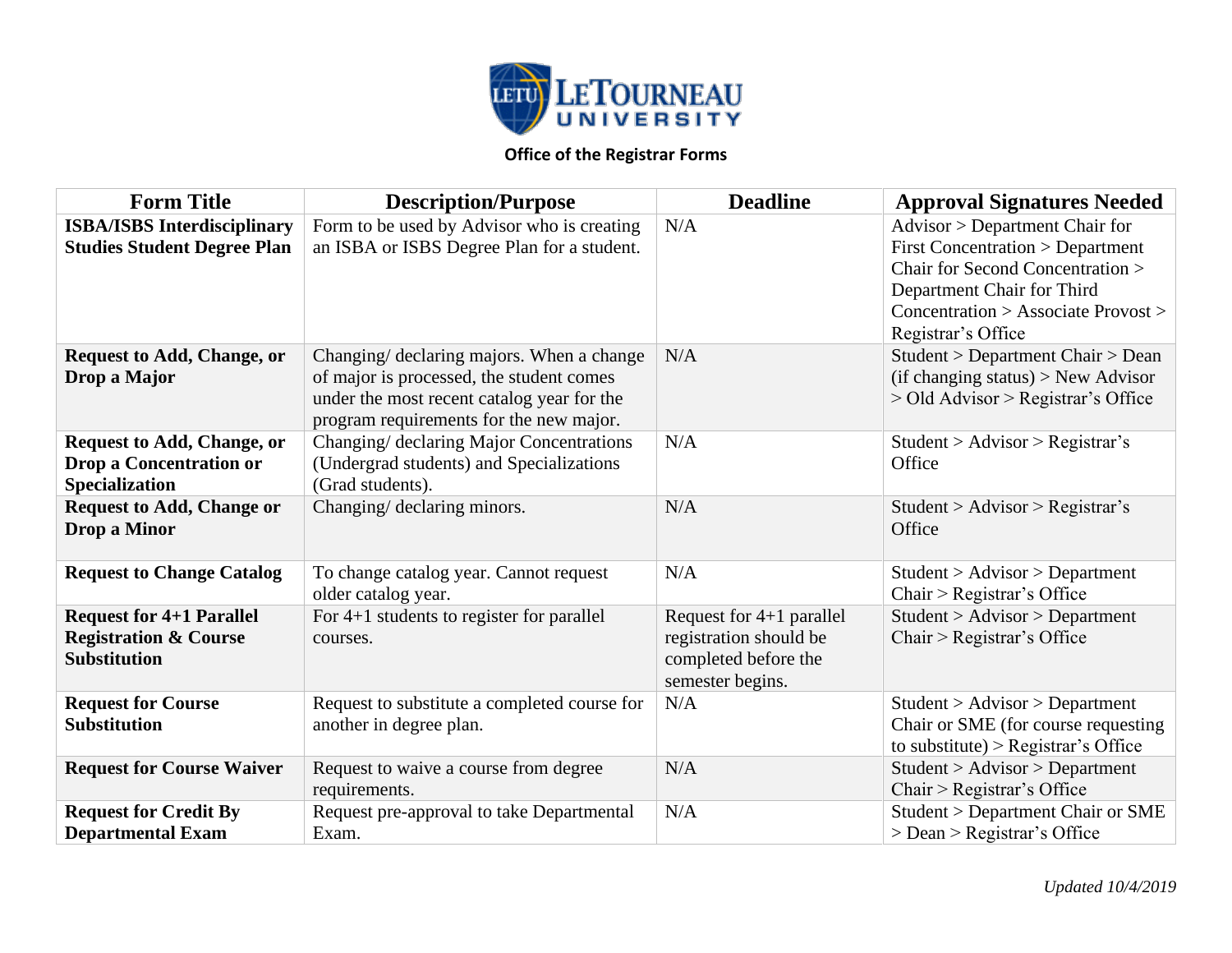

| <b>Form Title</b>                                                                                   | <b>Description/Purpose</b>                                                                                                                                                                  | <b>Deadline</b>                                                                                      | <b>Approval Signatures Needed</b>                                                                                                                                                                                                                                                                                                |
|-----------------------------------------------------------------------------------------------------|---------------------------------------------------------------------------------------------------------------------------------------------------------------------------------------------|------------------------------------------------------------------------------------------------------|----------------------------------------------------------------------------------------------------------------------------------------------------------------------------------------------------------------------------------------------------------------------------------------------------------------------------------|
| <b>Request for Transfer Credit</b><br><b>Approval</b>                                               | Request pre-approval to transfer courses.                                                                                                                                                   | N/A                                                                                                  | Student > Advisor > Department<br>Chair or SME (for course requesting<br>to transfer) > Registrar's Office                                                                                                                                                                                                                       |
| <b>Request for Transfer Credit</b><br><b>Reevaluation</b>                                           | Request for the Office of the Registrar to<br>reevaluate transfer credit that was not<br>applied toward student's degree.                                                                   | N/A                                                                                                  | Student > Advisor > Department<br>Chair or SME (for course requesting<br>$recval$ ) > Registrar's Office                                                                                                                                                                                                                         |
| <b>Student Request for</b><br><b>Withdrawal from the</b><br>University                              | Request for withdrawal from any registered<br>courses (if applicable) and from the<br>University.                                                                                           | N/A                                                                                                  | Notification sent to Advisor,<br>Achievement Center, Mail Center,<br>Student Life, Residence Life,<br>Library, Financial Aid, Student<br><b>Accounts (for Traditional students)</b>                                                                                                                                              |
| <b>Student Request to Drop a</b><br><b>Class</b><br><b>Student Request to Add a</b><br><b>Class</b> | Complete form through last day to drop a<br>class and last day to add a class for the<br>current semester.                                                                                  | Refer to the Academic<br>Calendar for deadlines for<br>adding and dropping<br>courses.               | <b>Drop:</b> Notification sent to Advisor,<br>Financial Aid, Student Accounts,<br>VA Rep if using VA benefits<br><b>Add:</b> Student $>$ Student Accounts $>$<br>$Advisor > Dept. Chair$ (if class is<br>$full$ > Dean and Registrar (if added<br>class will put student over max<br>registration hours) > Registrar's<br>Office |
| <b>Student Request to Increase</b><br><b>Max Registration Hours</b>                                 | Student request to increase max registration<br>hours for the upcoming semester – typically<br>a request to take more than 18 semester<br>hours for a Traditional Undergraduate<br>student. | Before the last day to<br>register or change<br>registration.                                        | Student > Student Accounts ><br>Advisor > Dean > Registerar ><br>Registrar's Office                                                                                                                                                                                                                                              |
| <b>Application of Intent to</b><br><b>Graduate</b>                                                  | Application for graduation.                                                                                                                                                                 | Review the Application of<br>Intent to Graduate forms<br>for completion and<br>submission deadlines. | Student > Registrar's Office                                                                                                                                                                                                                                                                                                     |